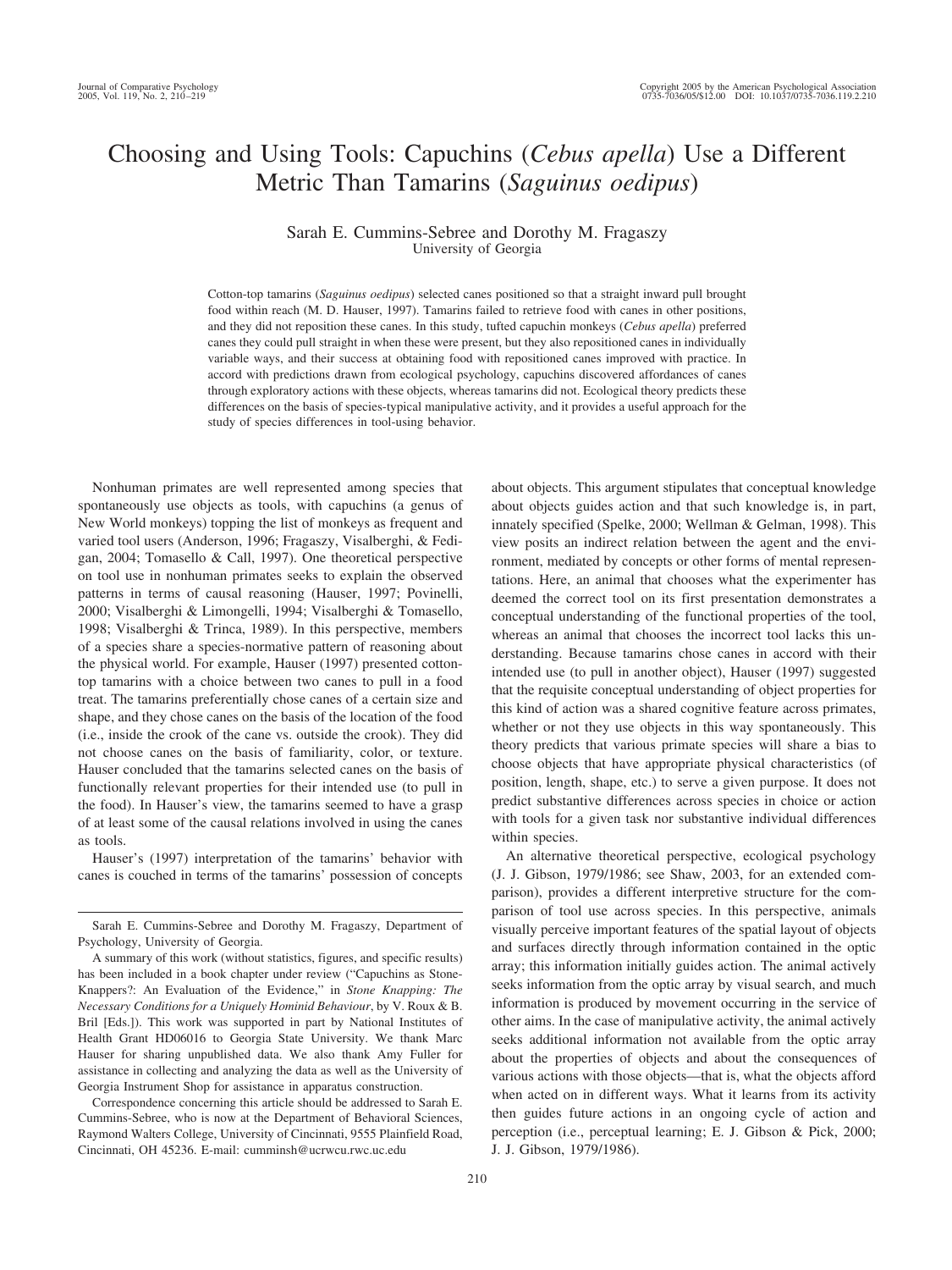The key component to this viewpoint is that an individual's actions guide what information is detected during manipulation, thus constraining what is learned about how the object can be used to afford certain consequences (see Jones, 2003, for a review). Following manipulative activity with objects, knowledge of their affordances guides goal-directed action in new situations (E. J. Gibson, 1988; Lockman, 2000). Initial behavior with an unfamiliar object, often described as random activity or trial-and-error behavior in novice tool users, such as very young children, is interpreted in ecological theory as exploratory actions that can, in principle, generate information about the affordances of objects (Lockman, 2000). Expanding ecological theory to phylogenetic comparisons, differences in tool selection and use in various species are predicted to follow species-typical propensities to explore affordances by manipulating objects, particularly through actions that bring objects into contact with surfaces or other objects (as occurs when an object is used as a tool). Moreover, individuals should show improving skill in tool use with experience in accord with a learning process, and individual differences in action and skill are probable. These predictions are quite different from those generated by the representational view (see Table 1).

Manipulative activity of capuchins and tamarins during foraging generates predictions as to how these species differ in tasks in which an object could be used as a tool. Cotton-top tamarins feed primarily on fruits that they pick with the hands or mouth and insects that they glean by hand from foliage in a manner described by Garber (1993) as nonmanipulative, meaning that they do not rearrange the foliage to find the insects or remove them (see also Singer & Schwibbe, 1999). Capuchins, conversely, use their hands extensively to extract food items from woody substrates, husks, or shells and to break open hard items by banging them on a hard substrate (Boinski, Quatrone, & Schwartz, 2000; Fragaszy, 1986; Izawa, 1979; Janson & Boinski, 1992; Panger, 1998). In captivity, they exhibit varied and generative manipulation of objects (Fragaszy & Adams-Curtis, 1991), routinely combine objects with surfaces, and spontaneously use objects as tools in many ways (reviewed in Fragaszy et al., 2004; Visalberghi & Fragaszy, in press). Wild capuchins use tools as well, although less commonly than captive capuchins (Fragaszy, Izar, Visalberghi, Ottoni, & Oliveira, 2004; Fragaszy et al., 2004). These contrasts in spontaneous, routine manipulative activity between cotton-top tamarins and capuchins led us to predict that capuchins, unlike cotton-top tamarins, would discover varied means of using a given object to achieve an end and would act to produce a specific spatial relation between the cane and the food if needed. In sum, we predicted that capuchins would discover and make use of different affordances in the pulling task than did the tamarins tested by Hauser (1997). We also predicted that capuchins would more often than tamarins choose canes that required repositioning to be used effectively. Finally, we predicted that individuals would become more skilled in these actions with practice.

In this study, we replicate Hauser's (1997) procedures with tufted capuchin monkeys, presenting two canes per trial in a paired-comparison design. We scored choice of cane and outcome (success or failure at retrieving the food), and we noted what actions the monkeys produced with the canes. For each experiment, we report group data for comparison with the tamarins in Hauser's (1997) study. We also report the data for individual capuchins to evaluate individual differences in actions with the canes and changes in action over the course of the study.

#### Experiment 1

In this experiment, we provided the capuchins with two blue canes. One cane simply required a pull inward for food retrieval (following Hauser, 1997, the correct tool). The other cane (the incorrect tool) required additional manipulation, such as rotating the crook 180° to the left or right, so that the food was within the

Table 1

*Contrasts Between Representational View and Ecological View With Respect to Tool Use in Nonhuman Species*

| Topic                   | Representational view                                                                                                                                                                                                   | Ecological view                                                                                                                                                                                                                                                                                                                |  |  |  |
|-------------------------|-------------------------------------------------------------------------------------------------------------------------------------------------------------------------------------------------------------------------|--------------------------------------------------------------------------------------------------------------------------------------------------------------------------------------------------------------------------------------------------------------------------------------------------------------------------------|--|--|--|
| <b>Ouestion</b>         | (a) Nature of concepts<br>(b) Causal reasoning                                                                                                                                                                          | Knowledge for action                                                                                                                                                                                                                                                                                                           |  |  |  |
| Source of knowledge     | Mental operations on sensory data; shared species-typical<br>concepts                                                                                                                                                   | Direct perception; individually generated information<br>through exploratory action                                                                                                                                                                                                                                            |  |  |  |
| Comparative predictions | Individuals will choose objects in accord with a priori<br>concepts of their functional properties and/or of the<br>causal relations among objects, surfaces, and actions<br>(concepts guide action)                    | (a) Individuals will explore objects and how they can be<br>used to reach a goal using species-typical<br>manipulative actions<br>(b) Individuals will develop idiosyncratic patterns of<br>using objects for various purposes<br>(c) Individuals will become more skilled with practice at<br>using objects to achieve a goal |  |  |  |
| Dependent variables     | (a) Choice of object (in accord with prior designation of<br>correct object for a given purpose)<br>(b) Form and number of errors in execution or failures in<br>completion (interpreted as indicating faulty concepts) | (a) Form of action, with attention to variation in action<br>within and across trials and individuals<br>(b) Success or failure in completion (interpreted as<br>indicating appropriate knowledge of affordances of<br>action with those specific objects to reach a specific<br>goal)                                         |  |  |  |

*Note.* Representative writings from the representational point of view include Hauser (1997); Limongelli, Boysen, and Visalberghi (1995); Povinelli (2000); Visalberghi and Tomasello (1998); all writing about nonhuman primates using objects as tools. Representative writings presenting the ecological point of view include [E. J. Gibson and Pick (2000), Lockman (2000), Smitsman (1997), and Smitsman and Bongers (2003), all writing about human children learning to use objects as tools.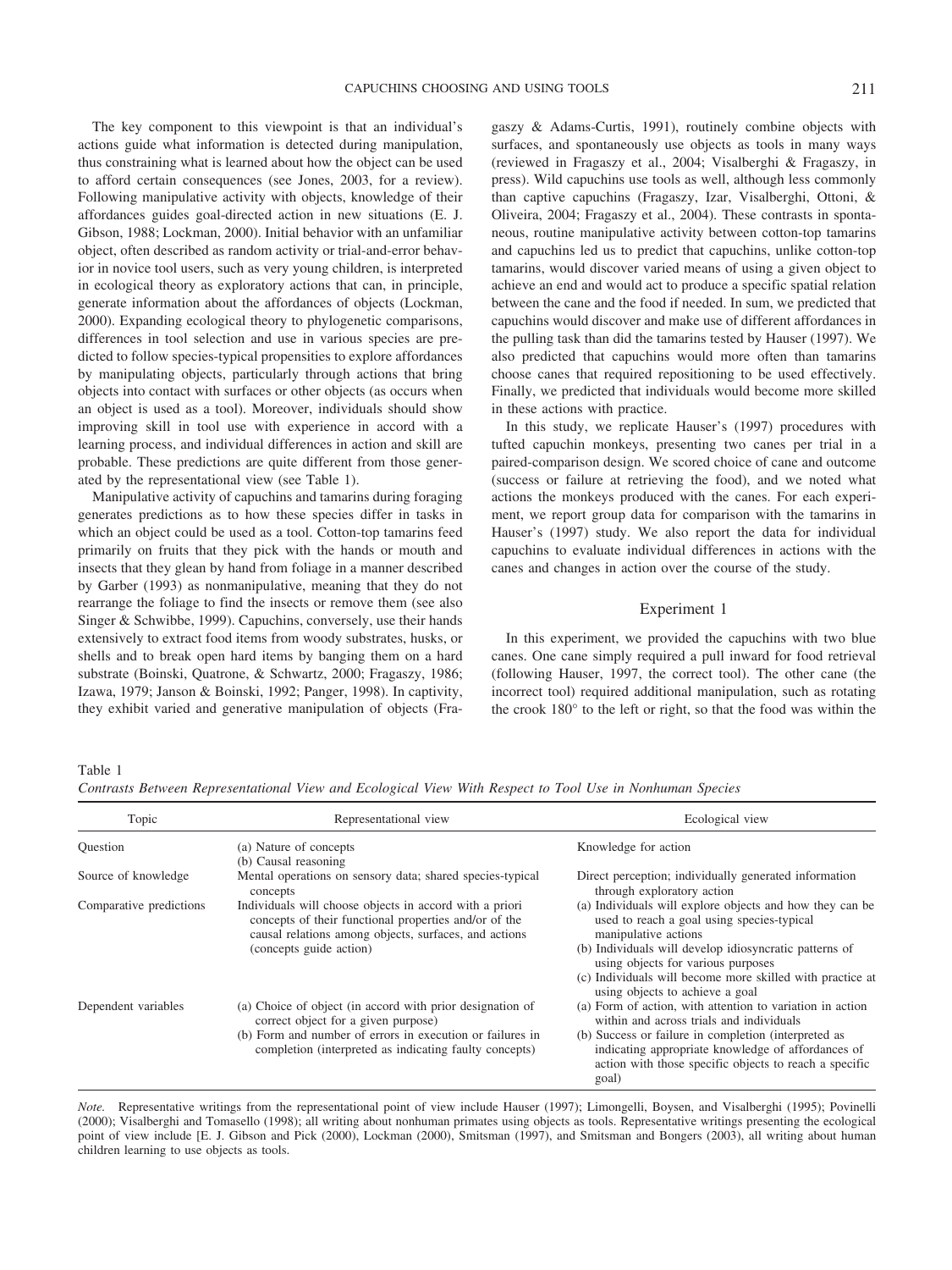crook and an inward pull would allow for food retrieval. Hauser (1997) required cotton-top tamarins to select the correct tool on 10 of 12 trials across two consecutive test sessions before moving to the next experiment. Because we predicted that capuchins could use either tool to retrieve the food, we used retrieval of the food, rather than choice of a specific tool, on 10 of 12 trials across two consecutive test sessions as the criterion to proceed to the next experiment.

### *Method*

*Subjects.* Six male tufted capuchin monkeys (*Cebus apella*) participated in Experiment 1 (Chris, Leo, Nick, Solo, Xavier, and Xenon), aged 7–12 years. These monkeys were housed at the University of Georgia. They were fed LabDiet (PMI Nutrition International, Richmond, IN) protein chow twice a day and assorted fruit once a day, and water was provided ad libitum. Three monkeys (Xenon, Chris, and Leo) had experience using hoelike tools (Cummins, l999; Cummins-Sebree & Fragaszy, 2004), but neither they nor the other 3 monkeys had used cane tools.

*Materials.* We provided the capuchins with two canes (0.7 cm in diameter, 30.5 cm long, curved to 18.0 cm, 3.0 g in weight) to use for food retrieval. The canes were made from copper tubing, painted blue. We originally attempted to use a molding material, Fimo (Eberhard Faber, Germany), as Hauser (1997) did, but the capuchins quickly destroyed the objects made with this material. The tools were placed on two gray polyvinyl chloride (PVC) platforms (38.0 cm long  $\times$  26.0 cm wide  $\times$  10.0 cm tall), with a gray PVC divider (37.0 cm long  $\times$  0.6 cm wide  $\times$  16.0 cm above the platforms) between the two platforms; both platforms rested on a rolling metal cart. Small pieces of dried fruit and Cheerios oat cereal were used as treats for retrieval.

The subjects were tested individually in wire mesh cages (77.0 cm  $\times$ 46.0 cm  $\times$  64.0 cm) with a clear Plexiglas front panel. A door made of vertical metal rods (0.5 cm) spaced approximately 4.0 cm apart in the front panel (19.0 cm  $\times$  18.0 cm) permitted the subjects to reach the tools and platforms. Each trial was videotaped with a Panasonic WV-700 camera and Panasonic VCR (AG-1960) onto videotapes for subsequent data coding.

*Procedure.* Each subject was placed into the test cage. We baited both platforms with identical pieces of food and placed one cane in the correct orientation (the treat was inside of the crook) and one cane in the incorrect orientation (the treat was outside of the crook) in full view of the monkey. We then placed the platforms in front of the subject but outside of reach for at least 2 s to ensure the subject had looked at both canes before reaching

for one. Then the platforms were pushed closer to the subject so that he could select a cane.

Twelve trials were presented per test session. A trial could end as a success or a failure, regardless of choice. A success occurred when the subject retrieved the treat. A failure could occur in multiple ways: (a) The subject knocked the treat off of the tray or out of the hand's or cane's reach, (b) the subject dropped the cane on the floor before pulling the treat in far enough to be retrieved by hand, or (c) the subject left the work area (with or without the cane) and did not attempt to retrieve the treat for at least 10 s. We recorded the choice made per trial (correct or incorrect) and whether the treat was retrieved (success) or not (failure). To reach criterion, each subject was required to succeed on 10 of 12 trials over two consecutive test sessions.

#### *Results*

*Group performance.* The 6 capuchins reached criterion in an average of 7.67 sessions (range  $= 3 - 12$  sessions). Collectively, the capuchins were more successful when they chose the correct cane  $(n = 488$  of 544 trials, 89.7%) than when they chose the incorrect cane (*n* = 15 of 163 trials, 9.2%) across the test sessions,  $\chi^2(3,$  $N = 707$ ) = 395.95,  $p < .01$ .

*Individual performance.* Though collectively the capuchins chose the correct cane more often than the other cane, 4 subjects met the criterion used by Hauser (1997) (i.e., preference for the correct cane), whereas 2 subjects did not reach the choice criterion, even though they were reliably successful at retrieving treats (see Table 2). Individually, proportions of success with correct canes across sessions ranged from 79.0% (Xavier, 94 of 119 trials) to 100.0% (Xenon, 71 of 71 trials). Proportions of success for incorrect canes across sessions ranged from 0.0% (Nick, 0 of 21 trials) to 32.0% (Xenon, 8 of 25 trials). Nick was the only subject who did not use the incorrect cane successfully at least once.

Retrieving the treat did not always require the "treat within the crook" method. Four subjects (a) manipulated the cane so that they held the crook and used the end of the handle as a spear, (b) laid the end of the handle on top of the treat to pull it in, or (c) turned the handle toward the treat and swept the treat along the cane inward toward the midline. At least one of these patterns was used once by Chris and Solo, twice by Xenon, and three times by Leo.

| Table 2                                                                                |  |  |
|----------------------------------------------------------------------------------------|--|--|
| Number of Choices Made With and Successes at Using Original Blue Canes in Experiment 1 |  |  |

|       | Chris   |                | Leo     |         | Nick    |         | Solo    |         | Xavier  |                | Xenon   |                |
|-------|---------|----------------|---------|---------|---------|---------|---------|---------|---------|----------------|---------|----------------|
| Block | Correct | <b>Success</b> | Correct | Success | Correct | Success | Correct | Success | Correct | <b>Success</b> | Correct | <b>Success</b> |
|       | 8       |                |         |         |         | 6       | 8       |         |         |                |         |                |
|       |         |                | 9       | 10      |         |         |         |         |         |                | δ.      | 10             |
|       |         |                | 10      | 10      |         |         |         |         |         |                |         | 9              |
|       | δ       |                |         |         |         | ົ       |         |         |         |                |         |                |
|       | 11      |                |         |         |         | 10      |         | h       | 10      | n              | 10      | 10             |
|       | 8       |                |         |         |         | 11      |         |         | 10      |                | 8       | 10             |
|       | 11      |                |         |         |         |         |         |         |         |                |         |                |
|       | 10      | 10             |         |         |         |         | 10      |         |         |                |         |                |
| 9     |         |                |         |         |         |         |         | o       |         |                |         |                |
| 10    |         |                |         |         |         |         | 10      | 10      | 10      |                |         |                |
|       |         |                |         |         |         |         |         | 11      | 12      |                |         |                |
| 12    |         |                |         |         |         |         |         |         | 11      | 11             |         |                |

*Note.* Numbers in boldface are the higher values when choice and success are compared for each subject.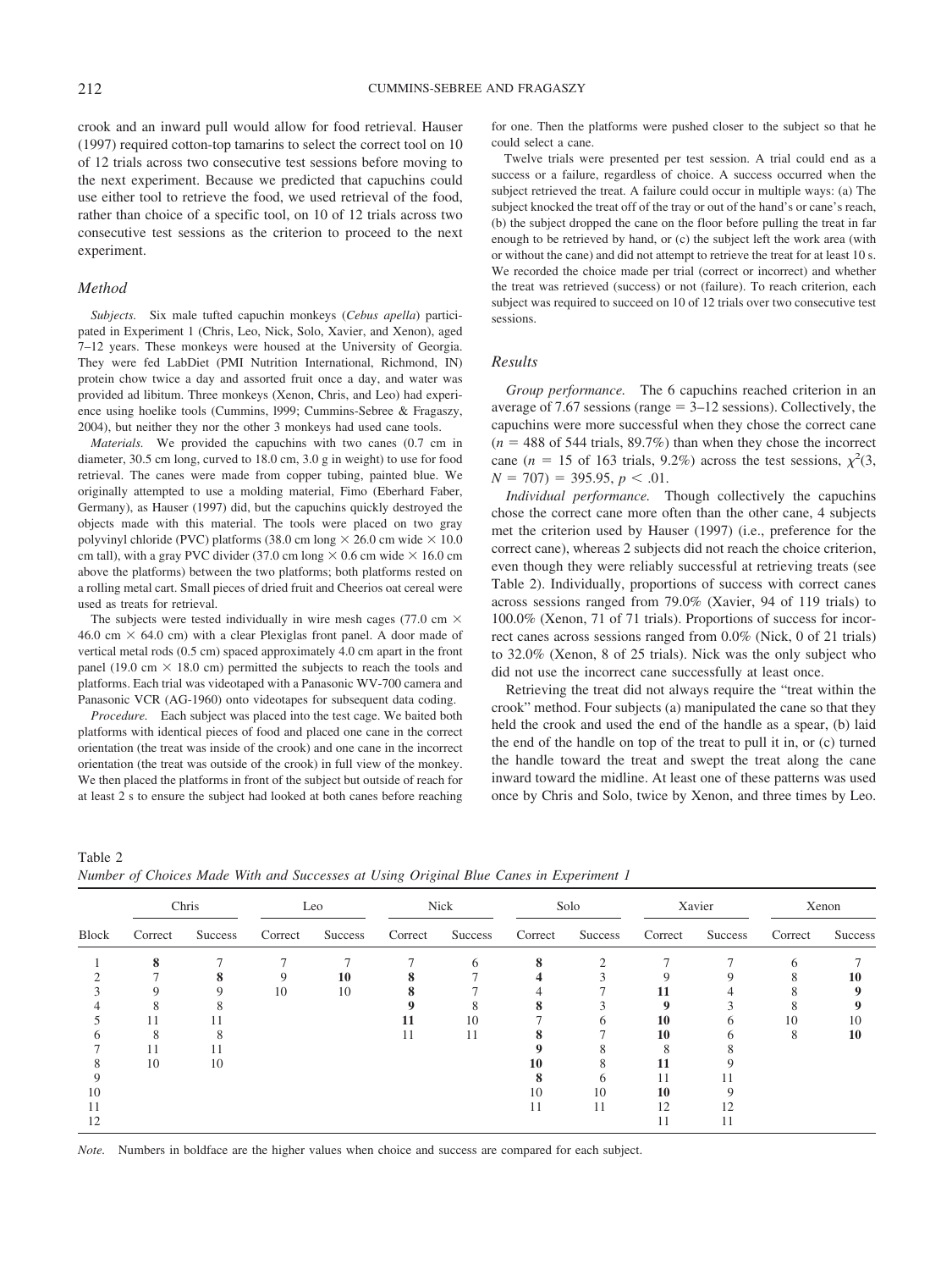## *Discussion*

The capuchins were able to reach criterion in this task, but (unlike the tamarins in Hauser's [1997] study) their cane selection (correct vs. incorrect) did not always coincide with their success at using the canes. Overall, they succeeded more often when using the correct canes than when using the incorrect canes. However, they occasionally succeeded with the incorrect canes, and 5 of 6 monkeys failed at least once when using the correct cane. Additionally, some subjects used the canes in a different manner than expected on a few trials, bringing in the food without having it in the crook. In Hauser's (1997) study, the purpose of Experiment 1 was to indicate that the tamarins had a concept of insideness, that the inside of the crook was functionally relevant for food retrieval. Restated in the language of ecological psychology, tamarins recognized the affordance of the food inside the crook. The capuchins apparently recognized the same affordance, but the canes also afforded other maneuvers for them, and sometimes they explored these even when they had selected the cane with the food inside the crook.

### Experiment 2

In this experiment, we provided the capuchins with pairs of canes that differed from the original blue canes by one feature: color, shape, size, or texture. For example, we paired a red, regular-sized cane with a blue, thick cane (forcing a choice between familiar color and familiar size). Hauser (1997) found that tamarins chose canes on the basis of size or shape but not on the basis of color or texture. In other words, tamarins preferred red and black canes, as well as textured canes, that were of the same size and shape as the original blue canes; they did not prefer thick, long, or differently shaped canes. Though success at food retrieval was not the primary dependent variable, Hauser noted that most retrieval failures involved the tools of novel shape and size.

Hauser (1997) concluded that the tamarins chose the more appropriate cane on the basis of its relevant features (i.e., the cane that had the same functional properties as the original blue cane). For all these trials, however, the food treats were placed within the crook of each cane, such that there was no correct or incorrect choice. As such, each cane should have been sufficient for successful retrieval. We replicated this experiment with the capuchins to determine whether they would also select canes on the basis of shape and size.

## *Method*

*Subjects.* The same 6 male capuchin monkeys participated in this experiment as in Experiment 1. Housing and feeding regimens were unchanged.

*Materials.* The presentation platform, test cage, and video equipment were identical to those listed in Experiment 1. The canes for this task were constructed from the same copper tubing but differed from the original blue canes in color (red, black), shape (triangle, C-shaped crook), size (thick, long), or texture (containing bumps, containing holes). Those that differed in color, shape, and texture were of the same length (30.5 cm) and diameter (0.7 cm) as the original blue canes. The thick cane was 2.1 cm in diameter but the same length as the original blue canes; the long cane was 8.3 cm longer in the handle than the original blue canes but of the same diameter. Canes that differed in color and size were presented together, and canes that differed in shape and texture were paired together.

*Procedure.* We presented the canes in a similar fashion to that given in Experiment 1, except that each treat was placed within a crook of the cane. Each session consisted of 12 trials pairing two properties (color–size or shape–texture), and all subjects received two sessions with each set of paired properties (for a total of four sessions). Of the 12 trials, 4 trials contained two canes that differed on the same feature (e.g., red and black canes, thick and long canes), so that each cane for that pairing appeared on both sides of the platform. The other 8 trials consisted of the different property pairings (e.g., red and thick canes, black and long canes), with each cane appearing equally often in left and right locations.

We scored choice of cane and success at food retrieval for each trial in a similar manner as given in Experiment 1. In accordance with Hauser (1997), we also analyzed the data for choice on the first presentation of each pairing that contained canes that differed on two properties (e.g., red vs. thick cane); this allowed us to determine how the features of the canes in a particular pairing affected initial choice. To calculate proportion of success, we used the first presentation of each pairing of canes that differed on the same property (e.g., red vs. black cane).

### *Results*

*Group performance.* The capuchins chose equally between canes that differed in shape and texture (binomial test,  $p = 1.00$ ); 12 first-pairing selections contained texture changes, and 12 firstpairing selections contained shape changes. The difference in choices made between color and size changes approached significance (binomial test,  $p = .06$ ); 17 selections contained the color change, and 7 selections contained the size change.

The monkeys retrieved the food equivalently using canes that varied in texture and shape (Fisher's exact test,  $p = .50$ ). The capuchins retrieved the treats on 17 of 18 trials (94.0%) in which the textured cane was chosen and on 16 of 18 trials (89.0%) in which the cane of differing shape was chosen. However, success at food retrieval differed for canes that varied in color and size (Fisher's exact test,  $p = .02$ ). The capuchins retrieved the treats on 22 of 23 (96.0%) trials in which the cane of differing color was chosen, but they were successful on only 8 of 13 (62.0%) trials in which the different sized cane was chosen. The capuchins performed poorly with the thick cane (4 of 8 trials ending in success).

*Individual performance.* Though differences in choices made between color and size approached significance, this trend was due to 3 subjects. Chris and Solo avoided the thick cane  $(n = 1$  for each), and Xavier avoided the long cane  $(n = 3)$ . The other 3 subjects did not exhibit an avoidance of those canes across testing  $(n s = 7, 5, and 5 for the thick can, and  $ns = 6, 6, and 4 for the$$ long cane for Leo, Nick, and Xenon, respectively).

#### *Discussion*

In Hauser's (1997) study, the tamarins chose canes that differed in color and texture but not in size and shape. Like tamarins, the capuchins in our study selected canes of new colors or textures, but, unlike tamarins, they also selected canes of new sizes or shapes. They succeeded at high and equivalent proportions with the differently shaped and textured canes, except for the thick cane. Half of the capuchins selected the thick cane at least once, and they succeeded with it on half of those trials. Thus, our results indicate that capuchins recognized that they could use all of the objects to retrieve food.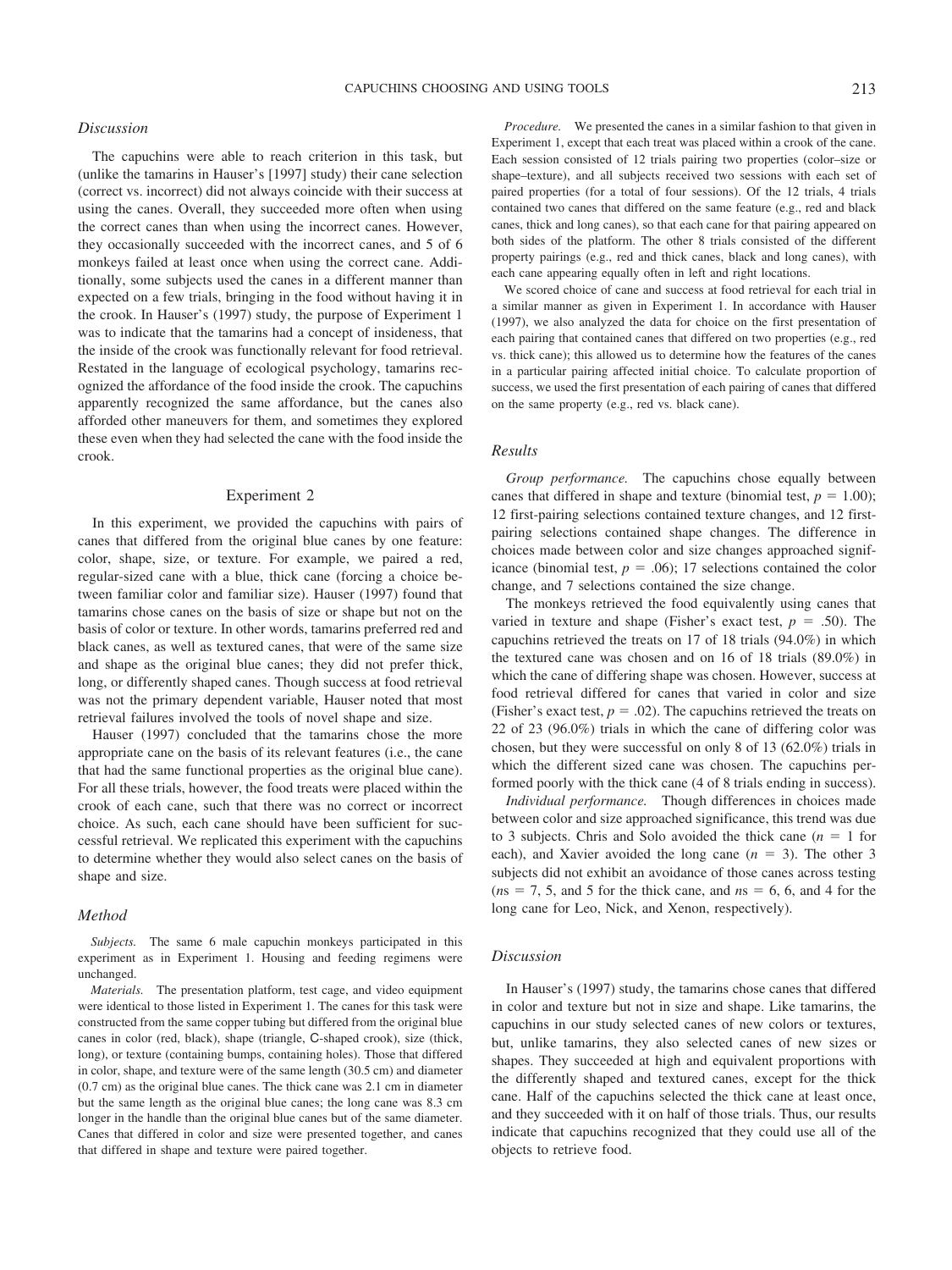## Experiment 3

In this experiment, we provided the capuchins with novel canes that differed from the original blue canes in at least one way. The canes differed in color, shape, texture, and position of the tool on the platform. Though these canes could differ from the original blue canes used in Experiment 1 in color, shape, and texture, we focused on the position of the cane in relation to the food for investigation.

Thus, this experiment revisits the notion of insideness, but with novel canes. Hauser (1997) found that tamarins preferentially chose prepositioned canes (canes presented with the crook surrounding the food) compared with convertible canes, even when those prepositioned canes looked very different from the original blue canes. When convertible canes were chosen (in some trials, both canes were convertible canes), the tamarins did not attempt to realign the cane and thus never succeeded at getting the treats (M. D. Hauser, personal communication, June 8, 2001). In our study, we hypothesized that the capuchins would also preferentially select prepositioned canes compared with convertible canes when these were presented together (as less work is needed to use the prepositioned canes effectively) and that they, like the tamarins, would succeed at retrieving the treats with the prepositioned canes. However, we also predicted that, when given only the convertible canes, the capuchins would attempt to reposition those canes to retrieve the treats and that they would occasionally succeed at using them (as they did with the incorrect blue canes in Experiment 1).

#### *Method*

*Subjects.* The same 6 male capuchin monkeys participated in this experiment as in Experiment 1. Housing and feeding regimens did not change.

*Materials.* The presentation platform, test cage, and video equipment were identical to those listed in Experiment 1. The canes for this task were constructed from the same copper tubing but differed from the original blue canes on the basis of the following features: color, shape, and texture (see Figure 1). The sizes of these canes were similar to those in Experiments 1 and 2.

*Procedure.* We presented the canes in a similar fashion to that used in Experiment 1. There were two sets of 20 trials, and each set was presented twice (for a total of four sessions of testing) to each subject. Of the 20 trials, 10 trials consisted of five pairs of prepositioned canes; each cane for those pairings appeared on both sides of the platform. These trials were intended to allow the subject to retrieve treats and thus maintain interest in the task. Six trials contained three pairs of one prepositioned cane and one convertible cane, with equal left and right locations per cane occurring; these were our probe trials. The remaining 4 trials consisted of two pairings of convertible canes, so that each cane for those pairings occurred on both the left and the right of the platform. These trials were presented to determine the extent to which the monkeys would realign canes and their



*Figure 1.* Drawings of the tool pairings for Experiment 3. The different shades of the tools represent different colors. The light-colored dots on two tools (the triangle and one of the regularly shaped hooks) represent bumps. The asterisks represent the food treat. The tools are drawn to illustrate how the tools were presented to the capuchins.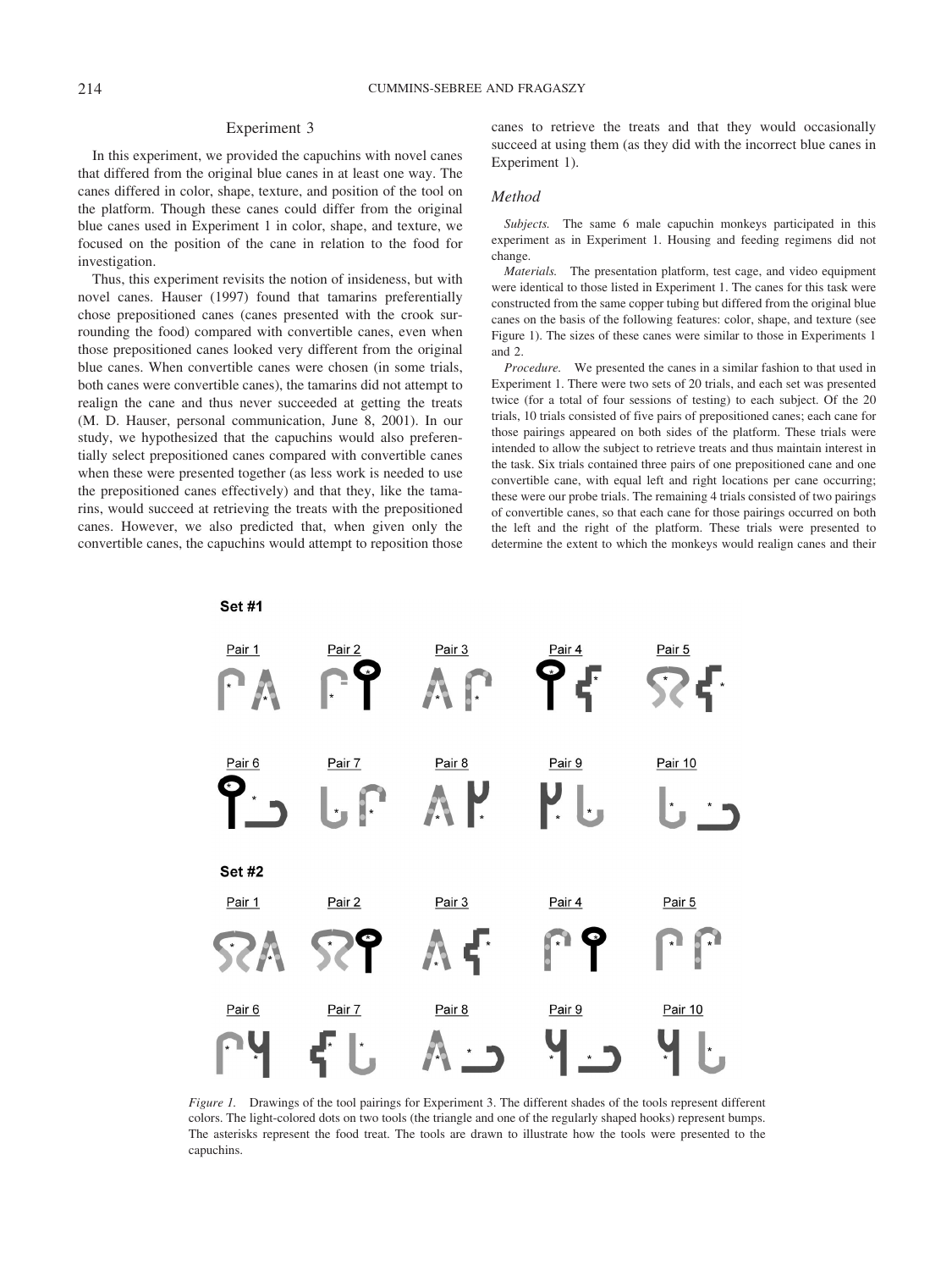success at using a realigned cane when a more easily usable cane was not accessible.

We scored choice of cane and success at food retrieval for each trial in a similar manner as in Experiment 1. In accordance with Hauser (1997), we analyzed the choices generated from the first presentation of each pairing that contained prepositioned and convertible canes; this allowed us to determine how the position of the treat relative to the cane in a particular pairing affected choice while reducing the effects of learning. We also computed the proportion of success for both the chosen prepositioned canes that were presented with convertible canes and for all chosen convertible canes across the first presentations of pairings as well as all presentations of cane pairings.

Because convertible canes can theoretically be used if repositioned, we also scored the occurrence of repositioning of the canes on a one–zero basis per trial. We defined repositioning as discernibly altering the position of the cane in any plane, except for the horizontal alteration that occurred when the subject simply pulled the cane directly inward toward the body. Thus, the subject could reposition in many ways: rotating the tool vertically, rotating the tool horizontally, or both. However, a simple pull of the cane in toward the body did not constitute repositioning, as this behavior was the basic requirement for using a prepositioned cane. Repositioning could occur during any point within the trial; thus, repositioning could occur after the capuchin first touched the cane, or it could occur midway through the trial after a direct pull failed to bring the food within reach. We compared the rate of repositioning for both prepositioned and convertible selections. For convertible selections, we noted on how many trials one or more repositioning attempts occurred before each subject first succeeded with a repositioned tool. We also calculated the proportion of success for all trials in which convertible canes were chosen and in which repositioning occurred.

#### *Results*

*Group performance.* Capuchins chose prepositioned canes significantly more often than convertible canes (binomial test,  $p <$ .01) when they were presented together as first-presentation pairings; the capuchins chose the prepositioned canes on 31 of 36 trials (86.0%). The subjects also succeeded more often when they chose prepositioned canes than when they chose convertible canes (Fisher's exact test,  $p < .01$ ). Of the 31 trials in which prepositioned canes were chosen, the capuchins succeeded at retrieving the food 29 times (94.0%). Of the 5 trials in which the convertible canes were chosen over the prepositioned canes, no trials ended in success.

The monkeys repositioned canes on 29.0% of all the trials in Experiment 3, but they did so differentially on the basis of the position of the cane relative to the treat. The capuchins repositioned convertible canes significantly more often than prepositioned canes,  $\chi^2(1, N = 431) = 299.42, p < .05$ . They repositioned 13.0% of the selected prepositioned canes (48 of 318) and 66.0% of the selected convertible canes (75 of 113).

*Individual performance.* Only 2 capuchins succeeded (Chris and Xenon) in the first 24 trials (4 trials per monkey; 8.0%) in which they encountered both of the novel canes in convertible positions. In the subsequent 72 trials (12 per monkey) in which only convertible canes were presented, 5 monkeys succeeded on 1 to 4 trials each (12 trials total; 17.0% of 72).

Five monkeys required from 4 to 17 trials in which they selected convertible canes before they succeeded with such canes. These monkeys repositioned the convertible canes on 2 to 7 trials before succeeding with a repositioned convertible tool and succeeded, on average, 3.6 (range =  $1-7$ ) times out of 14.2 (range =  $4-20$ ) trials

in which they selected convertible canes. The proportion of successful trials ranged from 7.0% (Xavier) to  $42.0\%$  (Chris;  $M =$ 25.0%). One monkey (Nick) failed on his four repositioning attempts. When repositioning a convertible tool, most monkeys held the canes in the correct manner (i.e., by the long end of the cane and not by the crook). Only Chris held the crook on 2 trials so that he could use the long end to swipe the food to him.

# *Discussion*

Like the tamarins in Hauser's (1997) study, the capuchins chose the prepositioned canes more often than the convertible canes when these two kinds of canes were paired, and the monkeys succeeded at retrieving the treats more often when using the prepositioned canes. However, capuchins behaved differently than tamarins on trials in which convertible canes were chosen. When they chose convertible canes, the capuchins attempted to reposition them in two thirds of these trials, and they occasionally succeeded at retrieving the food with convertible canes. In contrast, the tamarins never attempted to reposition convertible canes (M. D. Hauser, personal communication, June 8, 2001), and, accordingly, they did not retrieve food in these trials.

### Experiment 4

In Experiment 4, we again presented prepositioned and convertible canes to the capuchins. This time, however, those canes that were prepositioned in Experiment 3 were now positioned so that they were convertible canes in Experiment 4; we called these objects familiar convertible canes to indicate that the monkeys had seen these canes in the previous experiment, but they were positioned so that the treat did not reside within the crook as in Experiment 3. We also presented the capuchins with new prepositioned canes they had not seen before (i.e., novel prepositioned canes).

As in Hauser's (1997) study, the aim of this experiment is to determine which feature of the canes is more relevant to the subjects: the familiarity of the cane, or the position of the treat relative to the cane. Tamarins chose novel prepositioned canes more often than familiar convertible canes (Hauser, 1997). In addition, the tamarins did not attempt to reposition convertible canes when they were chosen (M. D. Hauser, personal communication, June 8, 2001). We predicted that capuchins would also choose canes on the basis of their position relative to the treats and not on the basis of their familiarity and that they would succeed when using the prepositioned canes. We further predicted that the capuchins would attempt to reposition the chosen cane and occasionally succeed at retrieving food, as they did in Experiment 3, when presented with two convertible canes.

#### *Method*

*Subjects.* The same 6 male capuchin monkeys participated in this experiment as in Experiment 1. Housing and feeding regimens did not change.

*Materials.* The presentation platform, test cage, and video equipment were identical to those listed in Experiment 1. The canes for this task were constructed from the same copper tubing but differed from the original blue canes in the following features: color, shape, and texture (see Figure 2 for a chart of those canes used in Experiment 4). Some of the canes used in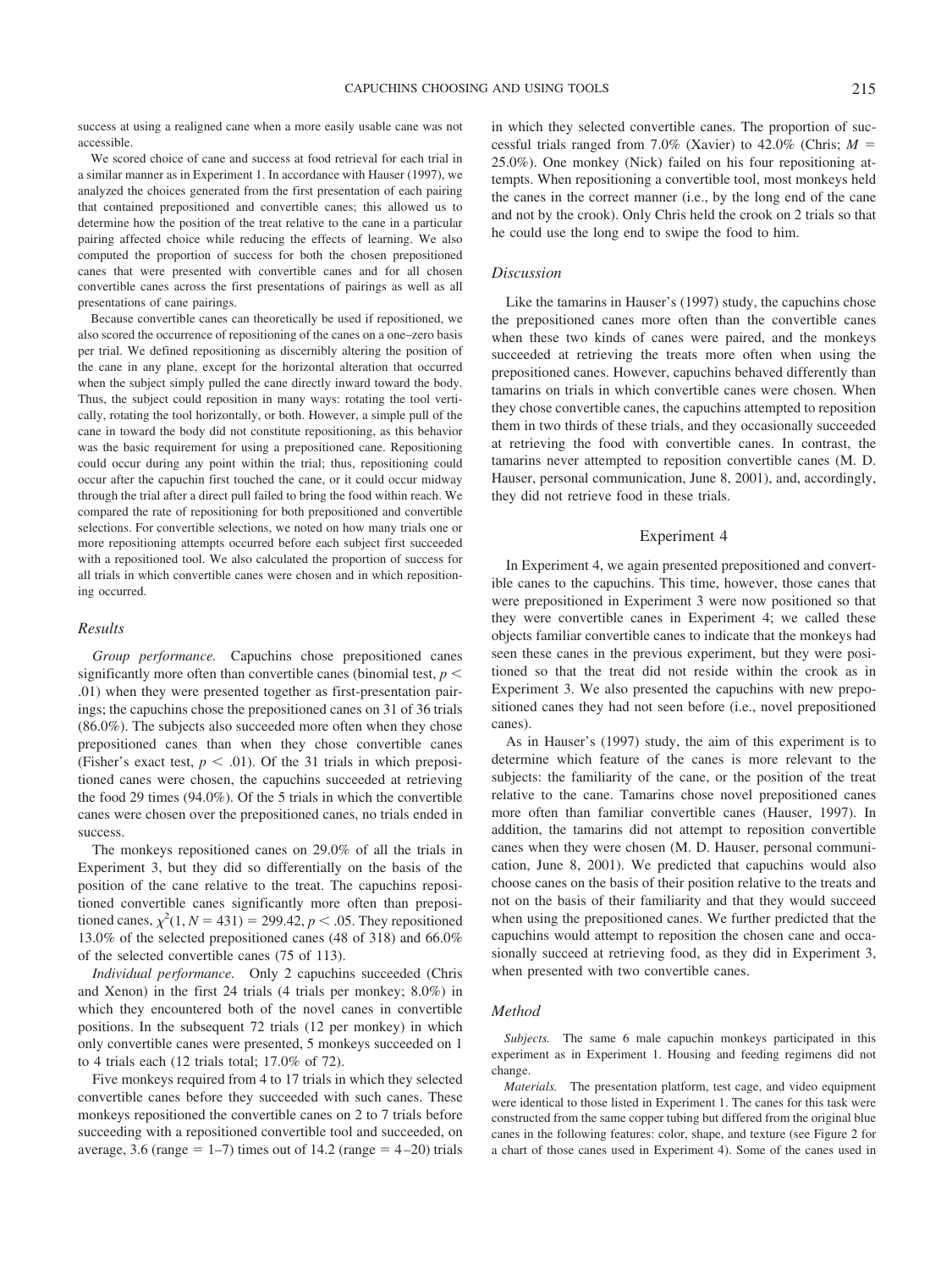

*Figure 2.* Drawings of the tool pairings for Experiment 4. The different shades of the tools represent different colors. The light-colored dots on one tool (the inverted V) represent bumps. The asterisks represent the food treat. The tools are drawn to illustrate their position when presented to the capuchins.

Experiment 3 as prepositioned canes were used in this experiment in new positions as convertible canes. The other canes presented in this experiment were novel. The design of the canes followed that used in Hauser's (1997) study, with one exception: We substituted a different shape for an H-shaped tool because this shape proved too weak to retain its integrity when the capuchins banged it against the tray.

*Procedure.* We presented the canes in a similar fashion as in Experiment 3. We presented each capuchin with two sessions, with 20 trials in each session. Of the 20 trials, 8 trials consisted of four pairs of one novel prepositioned and one familiar convertible cane, so that each cane was seen on both sides of the platform. We presented these trials to determine which property was more relevant to the capuchins: familiarity or position. Ten trials contained five pairs of one novel convertible cane and one familiar convertible cane, with equal left and right locations per cane; these were to determine whether familiarity affected cane selection when position remained constant (i.e., both canes in the convertible position). The remaining 2 trials consisted of one familiar convertible and one familiar prepositioned cane; each cane in the pair appeared once on the left and once on the right of the platform. We presented these trials to determine the effect of position of the cane on cane selection with familiarity held constant.

We scored choice of cane and success at food retrieval for each trial in a similar manner as in Experiment 1. In accordance with Hauser (1997), we analyzed the data for choice generated from the first presentation of each pairing that contained novel prepositioned and familiar convertible canes as well as familiar convertible and novel convertible canes; this allowed us to determine how the position of the treat relative to the cane in a particular pairing affected choice while reducing the effects of learning on our analyses. We computed the proportion of trials in which the monkeys succeeded with the chosen prepositioned canes that were presented with convertible canes as well as with all chosen convertible canes, regardless of the position of its paired cane and the familiarity of the chosen canes for the first-presentation pairings and all subsequent pairings. We also scored and analyzed repositioning as we did in Experiment 3.

#### *Results*

*Group performance.* The capuchins chose the novel prepositioned canes significantly more often than the familiar convertible canes when they were paired together in the first-presentation pairings (binomial test,  $p = .01$ ). The subjects chose the novel

prepositioned canes on 19 of 24 trials (79.0%), which indicates that the position of the cane was the more relevant feature. When familiar and novel canes were presented in only the convertible position, the capuchins chose equally between the two types of canes (binomial test,  $p = .86$ ). Of 30 trials, the familiar convertible cane was chosen 14 times (47.0%), and the novel convertible cane was chosen 16 times (53.0%); thus, familiarity did not affect tool selection when position of the cane was kept constant. When convertible and prepositioned canes that were used in Experiment 3 were presented together (i.e., both familiar), the capuchins chose the prepositioned canes significantly more often than the convertible canes (binomial test,  $p = .03$ ); all the capuchins always chose the familiar prepositioned cane in all 6 trials in this condition.

The capuchins succeeded more often with the novel prepositioned canes compared with the familiar convertible canes in the first-presentation pairings (Fisher's exact test,  $p = .02$ ). They retrieved the treat on 18 of 19 trials (95.0%) in which the novel prepositioned cane was chosen but only on 2 of the 5 trials (40.0%) in which the familiar convertible cane was chosen. The subjects succeeded equally when choosing between the convertible canes that were familiar or novel,  $\chi^2(1, N = 30) = 1.80, p > .10$ . They succeeded on 3 of 14 trials (21.0%) when using the familiar convertible cane and on 8 of 16 trials (50.0%) when using the novel convertible canes. The capuchins retrieved the treat on all 6 trials in which they chose the familiar prepositioned cane when it was paired with the familiar convertible cane. When we combine all trials in which a convertible cane was first chosen, we find that the capuchins succeeded on 13 of 35 trials (37.0%). The rate of success was 40.0% for all convertible cane choices (53 of 131 trials; this includes subsequent presentations).

Retrieving food using convertible canes required repositioning the cane. The monkeys repositioned canes on 57.0% of all the trials in Experiment 4, but they did so differentially on the basis of the position of the cane relative to the treat (as they did in Experiment 3). The capuchins repositioned convertible canes significantly more often than prepositioned canes,  $\chi^2(1, N = 235)$  =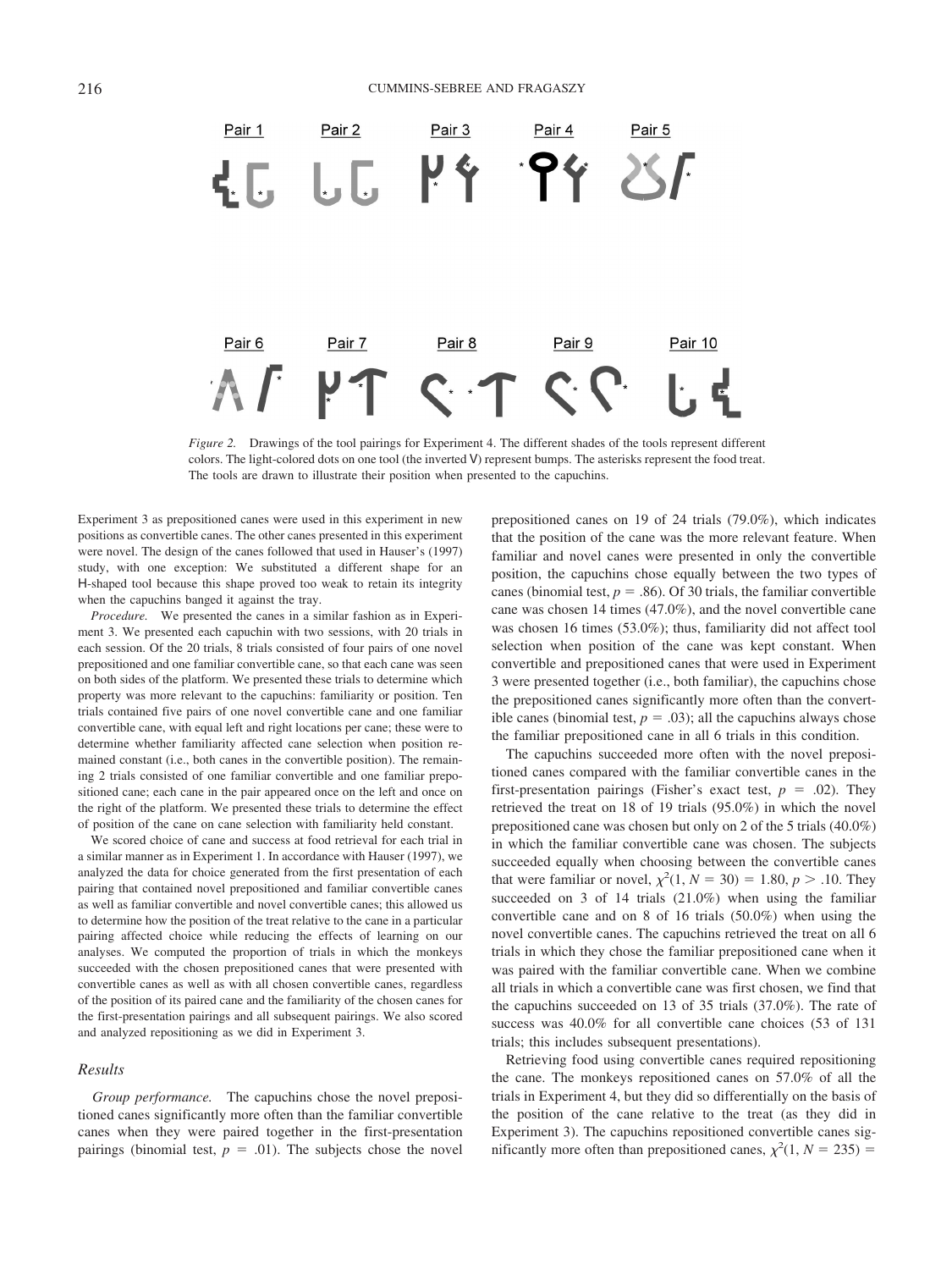62.19,  $p < .05$ . They repositioned 27.0% of the selected prepositioned canes (28 of 102) and 80.0% of the selected convertible canes (106 of 133).

When repositioning convertible canes, all the monkeys succeeded proportionally more often in Experiment 4 than in Experiment 3 (sign test,  $n = 6$ ,  $p < .05$ ); their proportion of success with repositioned convertible canes increased from 20.0% in Experiment 3 to 46.0% in Experiment 4. If we combine data across Experiment 3 and Experiment 4, we find that the monkeys succeeded on their 4th to 10th attempts at repositioning convertible canes.

*Individual performance.* Five monkeys repositioned proportionally more convertible canes in Experiment 4 than in Experiment 3; the average increase in repositioning convertible canes for those 5 monkeys across experiments was 18.0% (from 64.0% in Experiment 3 to 82.0% in Experiment 4). These 5 monkeys succeeded, on average, 8.5 (range  $=$  3–18) times out of 17.5 (range  $=$ 12–23) trials  $(M = 45.5\%)$  in which they selected convertible canes. The proportion of successful trials for all 6 monkeys ranged from 25.0% (Nick and Solo; 3 successes in 12 attempts each) to 78.0% (Chris and Xenon; 18 successes in 23 attempts each).

Although the monkeys' frequency of success with convertible canes did not rival their success with prepositioned canes in Experiment 4 (whether as a group or individually), their success with convertible canes increased in comparison with their frequency of success with convertible canes in Experiment 3. In Experiment 4, 2 monkeys repositioned the tool and used it successfully on the first trial in which a convertible cane was selected and repositioned, and 2 others succeeded at least once on their first six trials using convertible canes in Experiment 4 (37.0% of these trials), compared with 2 monkeys succeeding on one trial each in their first six trials with a convertible tool in Experiment 3. All 6 monkeys retrieved the food following repositioning on the fifth try  $(range = 2-9 \text{ trials})$ .

As in Experiment 3, most monkeys held the convertible canes in the correct manner when repositioning them for food retrieval. However, 2 monkeys repositioned the convertible canes so that the long end could be used to make contact with the food (by holding the crook in the hand). Chris used the long end to swipe the food on two trials, and Xenon did this on one trial. Chris also held the crook and proceeded to stab the treat with the end of the long segment of the tool on two trials.

# *Discussion*

Like tamarins (Hauser, 1997), the capuchins preferred canes affording simple pulling (i.e., prepositioned canes), without regard to familiarity of the cane, when presented with those options. Capuchins chose such canes on 79.0% of trials, somewhat less frequently than tamarins in the same situation (cf. Hauser, 1997, Figure 8, p. 302). The capuchins chose equally between familiar and novel canes when both types were presented in the convertible position, which further indicates that familiarity is irrelevant for capuchins when they select a cane, as was also true for tamarins. The capuchins succeeded often with the prepositioned canes, just as they did in Experiment 3.

The two species differed dramatically, however, in their propensity to reposition convertible canes into more appropriate positions. Tamarins never attempted to reposition a cane. The capuchins routinely attempted to reposition convertible canes, and their rate of success when they did so nearly doubled from Experiment 3 to Experiment 4 (from 25.0% to 45.0%). Capuchins seemed to be learning, in general, how to reposition the canes to increase their chances at retrieving the food, and they were sufficiently interested in this activity to reposition canes even when it was not necessary to do so. Though both tamarins and capuchins seemed to recognize that the position of a cane relative to a piece of food affects its affordances to pull in the food, only the capuchins altered the position of the object to produce an effective spatial relation between cane and food.

## General Discussion

Overall, the capuchins' behavior in the food-retrieval task supports our primary predictions that capuchins and tamarins make use of different affordances of the canes and that the differences correspond with species-typical exploratory actions. Capuchins, like tamarins, perceived the affordance of a cane positioned with the crook surrounding the food (a prepositioned cane): It could be pulled straight in to retrieve a piece of food. Like the tamarins, they preferred to move a cane in this layout, and capuchins and tamarins both usually succeeded at retrieving the food with such canes. However, capuchins routinely and sometimes successfully repositioned canes, even canes that were already positioned so that a straight pull would suffice to retrieve the food. Though they succeeded with canes that they had to reposition proportionally less often than with prepositioned canes, the capuchins increased their rate of success with practice (Experiment 3 to Experiment 4). Tamarins were sensitive to changes in size and shape, but capuchins' choices were not influenced by the color, shape, size, or texture of the canes (Experiment 2). Fujita, Kuroshima, and Asai (2003) reported a similar finding for capuchins given a choice of objects to sweep in a piece of food.

Taken together, the findings from this study with capuchins and Hauser's (1997) study with tamarins provide strong support for the predictions of ecological psychology that embodied perceptual knowledge gained through action supports flexible behavior and that species-typical repertoires of action constrain what an individual learns about the affordances of the world for action (J. J. Gibson, 1979/1986). Both species perceive the initial relation of the cane to the food in the same manner and prefer the cane affording a straight pull. If the spatial relation between cane and food is unsuitable to pull in the food directly, the capuchin acts to alter it, and sometimes the capuchin acts to alter the spatial relation even if the cane was prepositioned for a straight pull. We conclude that, for the capuchin, the problem presented in these experiments includes as one of its manageable elements the spatial relation between the food and the cane. The capuchin can change this relation, just as it routinely acts to change spatial relations between two objects and between objects and surfaces in its daily life. In contrast, for the tamarin, the initial spatial relation between the cane and the food is an unalterable property. If it is unsuitable, the monkey can do nothing about it. In its daily life, the tamarin does not act on the physical environment to alter or produce spatial relations between objects and surfaces.

The representational view, although it predicts that individuals will recognize the relevant affordances of canes and food in different positions, does not predict the form or frequency of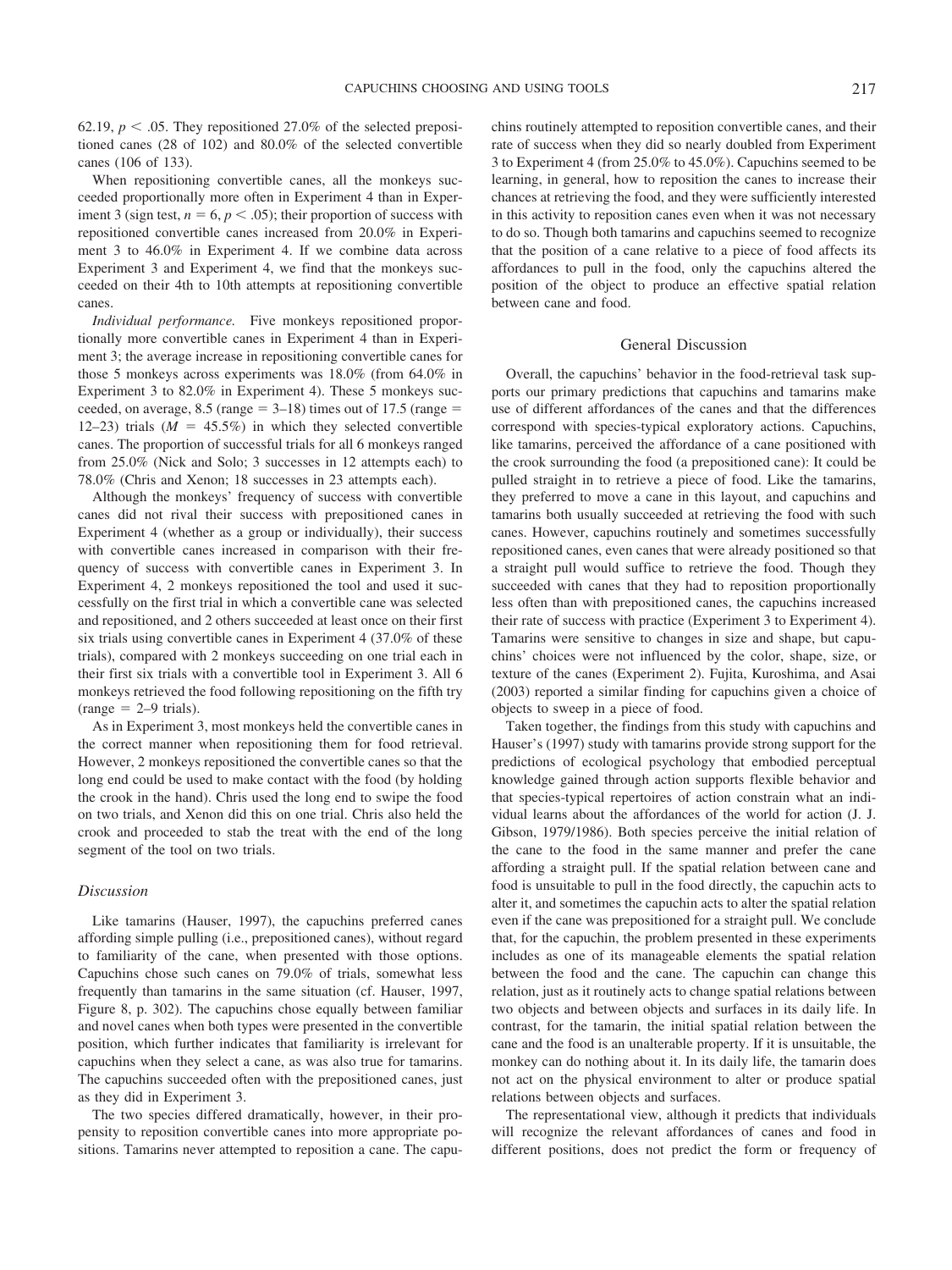realignment, nor does it predict improvement in efficiency at realignment. The ecological view does make such predictions, thus providing a richer interpretation of species differences.

One other prediction drawn from ecological psychology was supported. Mastery of repositioning the canes improved with practice. However, even at the end of the study, repositioning the canes presented the monkeys with substantive challenges that they only partially mastered. According to ecological psychology, actors can learn to meet these challenges in accord with their self-generated activity exploring particular instances of the general problem. Just as a beginner golfer must try out different clubs for various situations on the course and learn how to use the clubs by practicing his or her swing, capuchins must practice with various tools and situations to become skilled. In addition, just as golfers develop individual styles of using their clubs, individual capuchins adopted idiosyncratic methods of using the canes.

Ishibashi, Hihara, and Iriki (2000) provided a third example for comparative examination of species differences in flexibility in using objects to pull in food. Ishibashi et al. (2000) showed that Japanese macaques would pull a hoe-shaped object (20.0 cm long) inward across a smooth surface to retrieve a piece of food but that the monkeys needed extensive practice to do so with different orientations of the tool (i.e., food lying outside of the area of the blade such that a lateral movement was needed).

Ishibashi et al. (2000) included a few trials in each session in which the hoe was oriented with the head close to the monkey and the handle facing away. The monkeys did not turn the hoe around in these trials; instead, they grasped the head and tried to contact the food with the narrow handle. The experimenters also gave the monkeys novel ring-shaped or hoe-shaped objects. The monkeys did not try to contact the food with the ring-shaped objects. However, they did try with novel hoe-shaped objects and succeeded at retrieving the food with them, although they moved the novel objects more awkwardly than the familiar hoe.

Ishibashi et al.'s (2000) monkeys behaved similarly to the capuchins (this study) and tamarins (Hauser, 1997) in Experiment 1, in which food was positioned inside one cane and outside another. The macaques also illustrate, as did the capuchins, the process of exploration and discovery of the affordances of actions with objects and the gradual mastery of producing useful spatial relations between an object and a piece of food. They seem intermediate between tamarins and capuchins in their aptitude for producing effective spatial relations between a long object held in the hand and a small piece of food at a distance. Generation of lateral movements with a hoelike object was more difficult for the macaques than for the capuchins, judging from the descriptions of the macaques' initial attempts with the hoe. The macaques required hundreds of trials to become skilled at sweeping the hoe laterally and inward across a smooth surface. The capuchins, in contrast, received 204 to 312 trials (depending on the number of sessions required to reach criterion in Experiment 1), and they mastered far more difficult movement problems than did the macaques (e.g., rotation of an object combined with lateral movement).

The character of species-typical actions, according to ecological theory, constrains the discovery of affordances. Despite their considerable dexterity in prehending small objects (Christel, 1993), macaques are not generally disposed to reposition objects. Their foraging activities primarily involve grasping small food items and placing them directly in the mouth. Occasionally, however, macaques manipulate inedible objects (e.g., rubbing small objects together, as in stone handling; Huffman, 1984). Macaques, perhaps, could master repositioning a tool by rotation to create an effective spatial relation between the object and food in a retrieval task, but we predict that rotation of the object would not be as easily discovered by their typical exploratory movements with the tool as would a lateral movement.

There remains an important empirical issue to address in comparing behavior with canes: the biomechanical demands of moving the canes for animals of different body sizes. Hauser (1997) provided canes of 15.0 –25.0 cm in his experiments (M. D. Hauser, personal communication, September 26, 2004). To judge whether the canes given to tamarins and capuchins were proportionally about the same length, we compared arm lengths and body weights. The average length of the radius plus humerus for tamarins is 10.4 cm (Hershkovitz, 1977); these monkeys weigh, on average, 411 g (Fleagle, 1999). The average length for capuchins of the upper arm plus forearm is 24.9 cm (Fragaszy, Adams-Curtis, Baer, & Carlson-Lammers, 1989), and males average 3.65 kg (Fleagle, 1999); thus, male tufted capuchins are about eight times as heavy as cotton-top tamarins, and their arms are 2.0 –2.5 times as long. The 18.0-cm canes presented to the capuchins were therefore proportionally much shorter and probably proportionally much lighter than the 15.0–25.0 cm canes given to the tamarins by Hauser (1997). The 4 male Japanese macaques tested by Ishibashi et al. (2000) weighed 3–5 kg, overlapping with the weights of the male tufted capuchins in our study  $(3-4 \text{ kg})$ . The 20.0-cm T-shaped acrylic object the macaques wielded was probably proportionally about as long and heavy for them as the canes wielded by the capuchins. It is an empirical question whether tamarins given objects of a proportionally similar length and weight as the objects given to the capuchins and Japanese macaques would behave differently with the canes than did Hauser's tamarins. We hope that the study will be replicated to answer this question. We also suggest that investigators report more details about the weight and dimensions of objects used in experiments concerning tool use.

As a larger contribution, this study illustrates the value of the ecological approach to the study of flexible instrumental behavior (problem solving and tool use) in nonhuman species. Ecological psychology makes the general prediction that spontaneous, species-typical combinatorial manipulation in everyday life predicts the forms and flexibility of tool use in experimental or unusual circumstances (i.e., it predicts species and individual differences in problem-solving behavior). It can support principled interpretation of initial activity and of changes in performance with practice. It provides a biologically grounded approach for the comparative study of flexible and adaptive behavior, and it encourages linkages with other domains of biological sciences (e.g., developmental psychology, movement sciences, cognitive sciences). We look forward to wider use of this perspective in comparative studies with nonhuman species.

#### References

Anderson, J. R. (1996). Chimpanzees and capuchin monkeys: Comparative cognition. In A. E. Russon, K. A. Bard, & S. T. Parker (Eds.), *Reaching into thought: The minds of the great apes* (pp. 23–56). New York: Cambridge University Press.